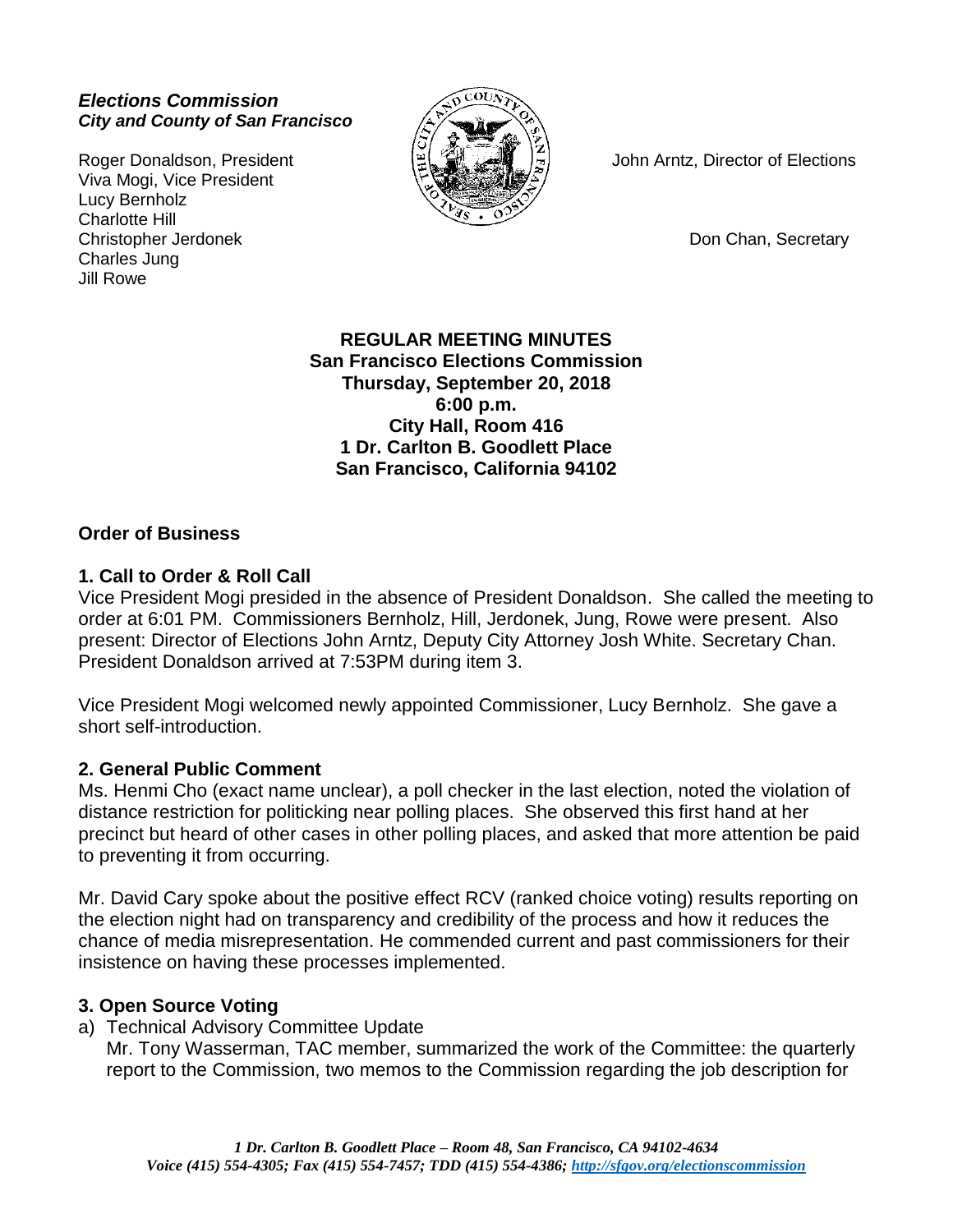the project manager and the definitions of project ownership vs management. They also asked if it might be possible to be a part of the selection process for the position. Commissioner Jerdonek mentioned a few other items from the TAC: the announcement of the vacancy on the TAC has been posted. He encouraged all interested to submit an application.

The Department provided copies of ballots that they can use in their results reporter. They created a project page (as requested by the Civil Grand Jury) and it is linked to the TAC website.

Questions submitted to the Department after the June election are still awaiting answers.

# b. Civil Grand Jury report

Vice President Mogi stated that the Government Audit and Oversight Committee (GAO) has asked the Commission to attend that hearing on Oct. 17 and understands that Commissioner Jerdonek and President Donaldson will be going. There was a short discussion on whether the Commission needed to vote on this or whether there was a standing decision that such representation had been approved. Deputy City Attorney White said to err on the safe side, they could vote on it.

For simplicity, Commissioner Jung moved *to designate Commissioner Jerdonek along with President Donaldson (and anyone he chooses to designate) to speak to the GAO on behalf of the Commission, respecting the views and policies previously passed and expressed by the Commission.* Commissioner Hill seconded. The vote was tabled until all items in #3 were dealt with. **Upon voice vote, the motion carried unanimously, 7-0.** 

# b) Project progress

Ms. Linda Gerull, the City's CIO and Director of the Department of Technology (DT), answered questions posed to her about the open source voting project.

- Major points: Why does the position sit within the DT? Because the department has all the resources that deal with the issues of technology for the city. Many services/costs will be absorbed by DT that is not covered by the funds the City has given to the project. They will provide leadership, oversight and management of the position.
- By doing much prep work for the position before budget authorization on August 15, they were able to get the job posted and do initial screening by September 9 (16 applications), and September 19. They haven't decided on interviews yet.
- They are not looking for a technical expert (coder); they want a good manager/administrator.
- The position is being funded through the COIT funds, not the program funds from the Bd of Supervisors.
- The position reports directly to her.
- If the chosen candidate does not possess all the skillsets needed, they will be able to supplement it through their department's staffing or contracting.
- Desired major milestones for FY '18-'19:
- getting a definitive understanding for the certification requirements from the Secretary of State and developing strategies to meet them.
- Developing partnerships and examining models. She will be meeting with CIOs from many cities and counties in the US and will promote SF's project to them for potential partnering.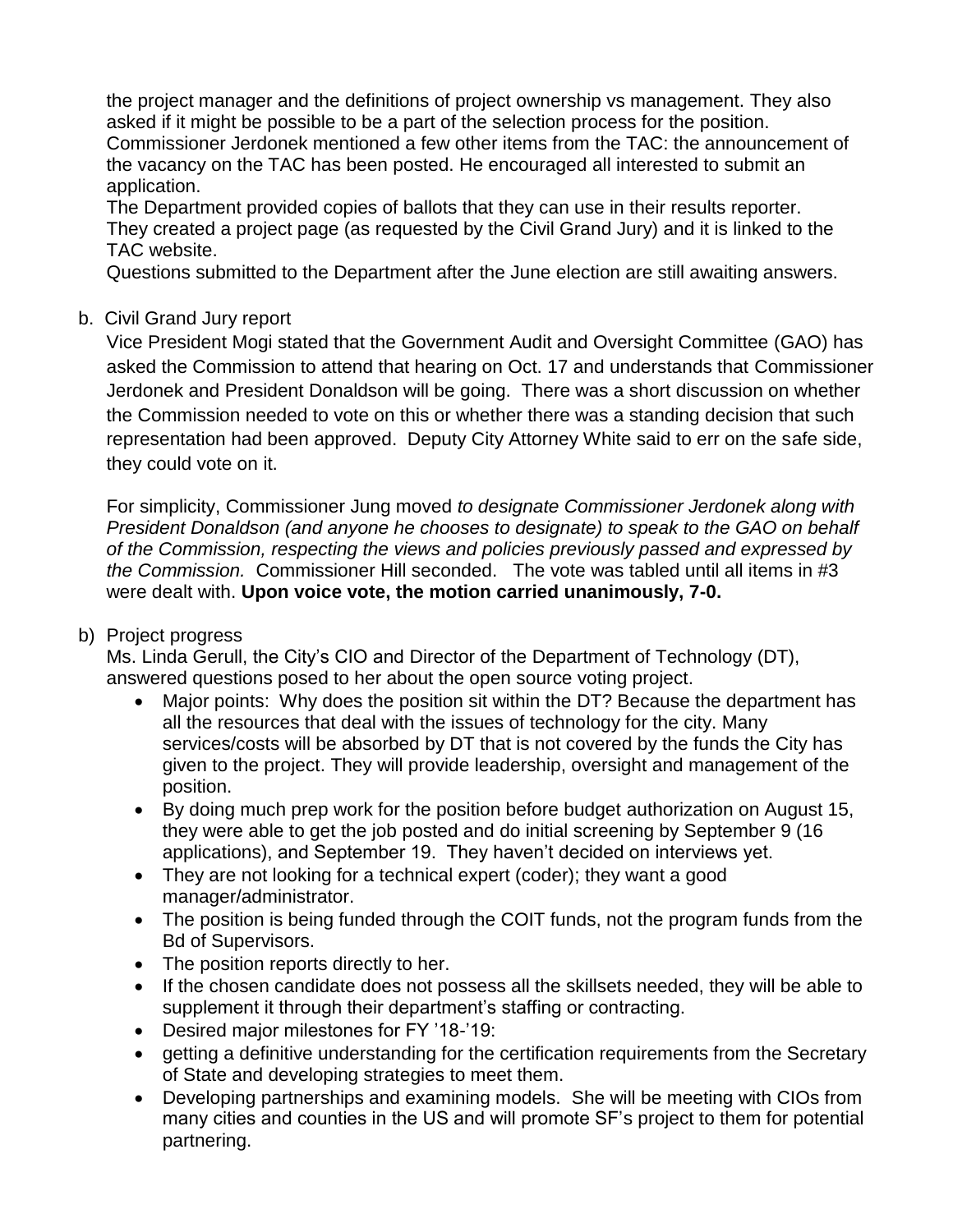- Examine the security model for the system architecture.
- Try to have a pilot results reporter program (TAC's project) operational by end of the year.
- Assemble an advisory group representing many aspects of the project.
- She will report back to the Commission on the project's progress.

Commissioner Rowe commended Director Gerull for her commitment to the project, and the concrete steps she has lain to actuate the project.

Director Gerull was asked if TAC could be involved in the interview process. She said she'd check with HR. Commissioner Bernholz asked if the results reporter that TAC is working on can become part of the overall system. Director Gerull said that would depend on many factors.

Asked about the open source experience of the applicants, she said it's hard to tell exactly how much and what type of experience they have, on paper. They will have to explore that I an interview.

Commissioner Jerdonek suggested revisiting some of the applicants from the 1823 position posting, as many of them cited management experience. Director Arntz wasn't sure if those were still available.

Commissioner Rowe invited Director Gerull to give the Commission any feedback she has at any time.

For clarification, the 'working group' or advisory group would be managed by the project manager. As for 'owner' the role of CAO has been to keep this alive, with funding.

- c) Director's Report
	- Director Arntz reported that he checked with DHR about past applicants for the 1823 position but hasn't heard back yet.
	- He mentioned the concern expressed regarding the level of pay for the current job opening. He said, with benefits it is over \$200K so is a significant level.
	- He said that San Francisco is eligible for \$3 million of State funds to help purchase new election systems, and this would apply to development of open source systems also, but it would have to be certifiable, and paid for upfront by the County, to be reimbursed by the State.

Director Arntz commented that the LA system that was publicized as open source is not. Per the Civil Grand Jury's request, looking to 18F for technical assistance cannot be done as there are no federal funds available to access their services.

Answers to President Donaldson's questions: of the \$1.255 million allotted to the development of the open source project, \$660,000 is available for this fiscal year, \$595,000 the next fiscal year. COIT allocated \$300,000 for this year, with \$125,000 remaining from last year. So for this year there is \$1,080,000. The City's total commitment to the project is \$1,675,000 to open source voting development.

Funds for years beyond this fiscal year are not guaranteed, but unlikely to be moved.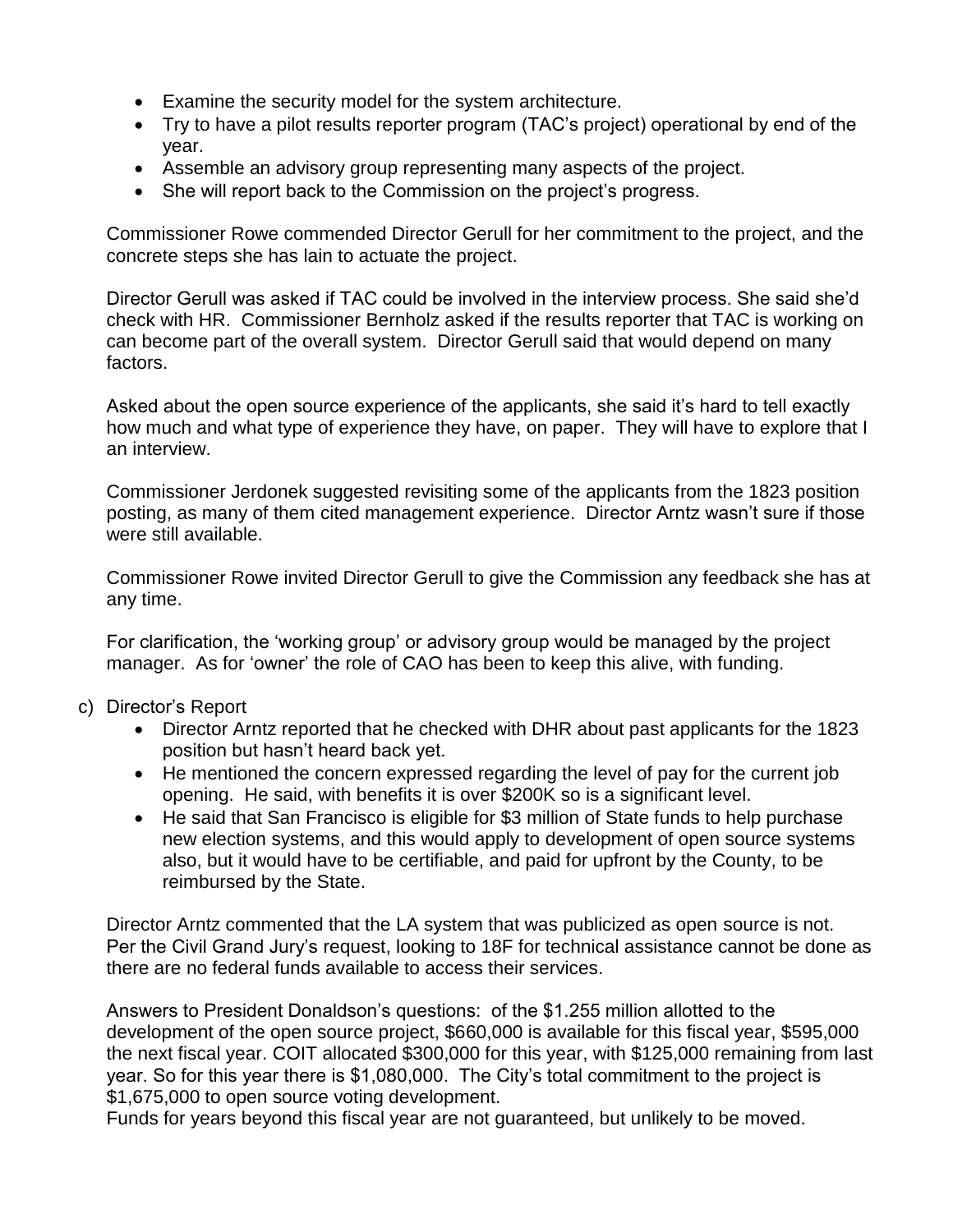Commissioner Jerdonek reported that he had made a public records request of LA for their source code but was denied, verifying the fact that it is not open source. He also requested that Mr. Trent Lang (President of CCMC) be allowed to present a proposal to the Commission. (copies passed out at meeting).

Mr. Lang recounted some of the activities it has carried out in getting funding available for the open source project. He then set out the concern of the organization regarding the public oversight of the project, to ensure it is an open and inclusive process (per recommendation of the Civil Grand Jury report). An oversight body of 5 (Mayor's office, Department of Technology, COIT, Department of Elections, OSVTAC) that the project manager would get approval from for anything to do with creating this system. Their proposal is a representative from the mayor, DT, SF Digital Services, Elections Commission, a nonprofit advocate of OSV representative named by Board of Supervisors. This working group would be open to the public for public input.

There was a short conversation about this proposal being beyond the scope of the agenda item and therefore not appropriate for any consideration of action. Vice President Mogi will discuss it with President Donaldson for possible inclusion in future agendas.

#### Public Comment

Mr. Tim Mayer, President of CAVO, spoke in support of Director Gerull's and the DT's work in the project. He further commended Director Arntz and Commissioner Jerdonek for their alertness to the deception of LA's voting system. He said, to keep eyes on the code, and if you can't see it, don't bother with it, it isn't open source. He spoke in support of the CCMC's proposed working group. He mentioned that Alan Dechert is an applicant for the open position and endorsed him.

Mr. Jim Soper also said that LA's system is not open source. It is 'disclosed' source. He said that having that oversight committee spoken to before, the project would gain some seriousness "and weight" in the State.

Ms. Mary Ryan, CCMC, also spoke in favor of the CCMC's proposal.

Ms. Paula Randall, CCMC, urged the Commission to include the representative from a nonprofit (CCMC) that has been centrally involved in getting funds to make the project possible.

Gary, CCMC, said that in all of his public outreach work, he's seen a great interest in open source voting and encouraged the Commission to support public involvement in the process.

Mr. Greg Pennington, CCMC, also echoed that the public is deeply concerned for and interested in open source voting and wanting to make sure it's done right. He supported the Civil Grand Jury's recommendation and the CCMC's proposal.

Mr. David Cary agreed there needs to be a governance structure that includes the commission. He was concerned that the City, Department of Elections, and Technology are ready to accept the Slalom reports conclusions. He said the Grand Jury's recommendation doesn't include the Elections Commission. He warned against that.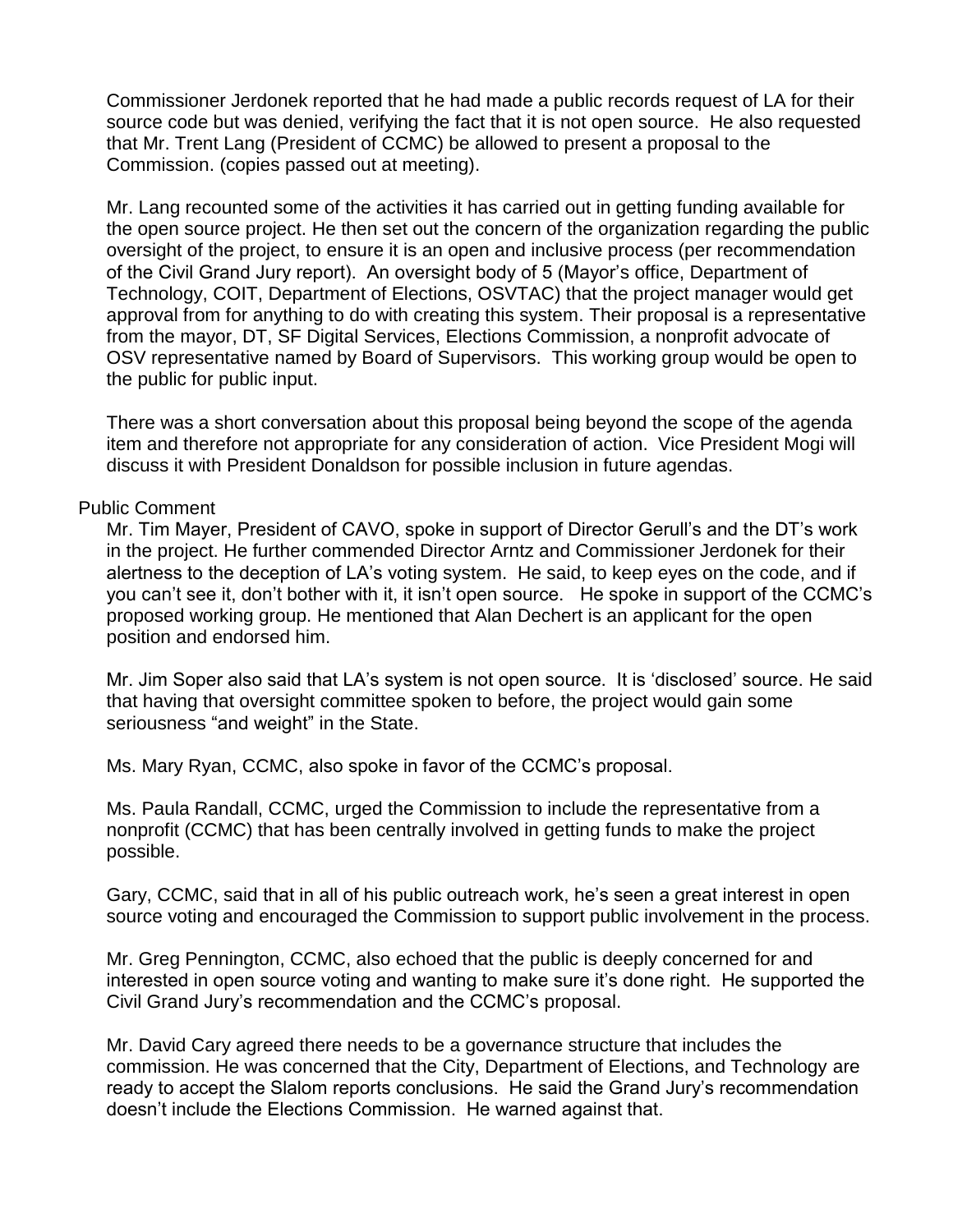Ms. Shelly Carol, CCMC, supports the CGJ and CCMC's proposal.

President Donaldson arrived at 7:53PM.

Commissioner Jerdonek commended Trent on the work of the CCMC and the proposal and expressed his support of an oversight body if the Commission isn't going to be that body.

# **4. November 6, 2018 Election**

Vice President Mogi reviewed that BOPEC discussed the plan and found very positive things that addressed the implementation of non-citizen voting, and increased outreach activities, and BOPEC voted to recommend Commission adoption. She commended Director Arntz for the work of the plan.

Commissioner Jerdonek asked Director Arntz about a complaint from a member of the public regarding electioneering near polling places, and how there were no signs that warned against it. Director Arntz noted that the law does not require posting signs and trying to is problematic since you can't just arbitrarily post it on private property, or have 'strategic' placements due to the difference in areas for polling places. But they have an aggressive process of dealing with complaints; sending out field election deputies to warn violators, and if they do not respect the first response, on a second complaint, the department would contact the campaign that violator represents to have them comply, and if that doesn't work, the department would call the police to. The Department will put signs at the polling site telling people to contact the Department in case of electioneering.

Director Arntz was asked about the information regarding the Commission, which appeared in previous voters handbooks, and he said that text will appear again this year, but not in the exact same place.

*Commissioner Rowe moved to approve the plan, seconded by Vice President Mogi. After public comment* and **upon voice vote, the motion carried unanimously, 7-0.**

# Public Comment

Mr. David Cary approved of the plan but mentioned a deficiency; that being the inability to see what the software is doing, how it affects the results. He urged the Commission to formally acknowledge this deficiency in further promoting open source as a solution.

# **5. Commissioners' Reports**

Commissioner Jerdonek reported he will be a poll worker again. He also attended the demo of the Dominion equipment. He found that the election summary page (which is seen on the web by residents) only shows first round RCV results and not the winners).

Commissioner Hill commented that she has had problems with her city email account but hopes it will be resolved soon. She commended the Department for the amount of outreach it is doing, but is still in a quandary about why despite this there still exist such great disparities in voting practices amongst different neighborhoods. She asked if there were opportunities to bring in people to investigate interesting issues for local governments. She has had experience with the Goldman School for Public Policy (UCB) and wondered if they could provide such resources to us.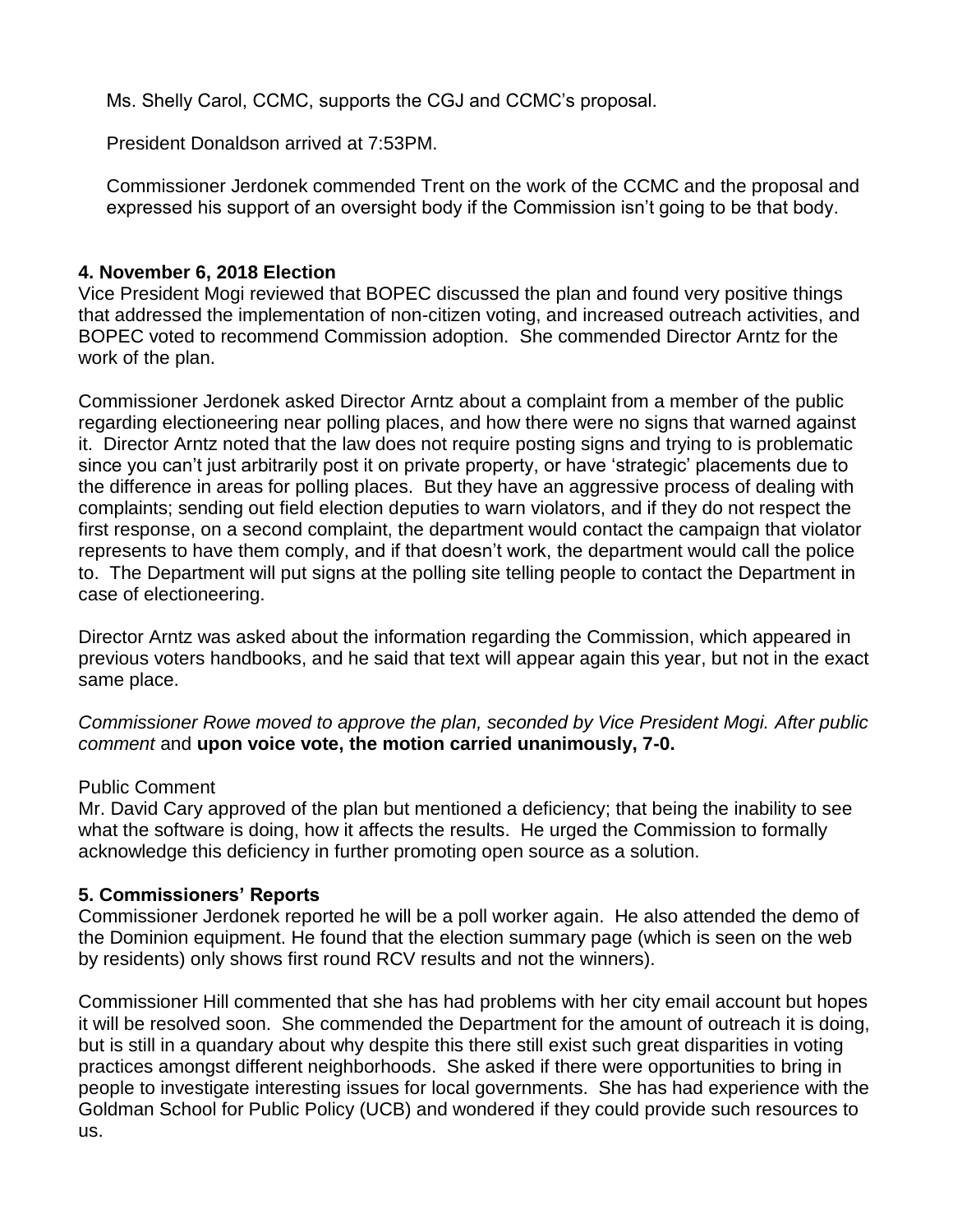Vice President Mogi said this could be explored. She reported her own experience with the schools, where massive outreach was done to interest individual schools in the national voter registration day, but found disappointing low sign-ups for it. She feels that there is a basis for getting students involved but it falls short of having an institutional commitment on the part of the school site (admin). She'd like to explore on a district level what can be done to institutionalize a policy. She also mentioned that according to Assessor Carmen Chu, San Francisco has the third lowest turnout of female voters in the state.

She was very impressed with the outreach teams of the Department, but would like to discover where the barriers are.

Commissioner Jung asked if it would be possible for the Commission to recommend that there be a policy for the school district that each school site has a named point person that will get their site involved in voter pre-registration.

Vice President Mogi thought possibly the Commission passing such a policy statement and having the Board of Education enact a parallel policy so that comes from two points and not just the BOE.

Commissioner Hill announced that she is expecting in February, but fully expects to be able to carry out her duties on the commission. Congratulations were expressed all around.

President Donaldson also mentioned that he will be an election observer this time.

Public Comment None

### **6. Director's Report**

Director Arntz pointed out item F (appendix M from Grand Jury report), which states very positive things about the department's excellence in its operations. He went on to talk about the large issue of non-citizen voting (for the school board election). The department received very negative reactions after issuing the registration applications in July. They are doing training for poll workers on how to handle these voters, who will be referred to as EDU voters (no citizenship distinction). In all other aspects these voters will be treated the same as any 'regular' voter.

Ballots are being prepared; overseas ballots will be sent out tomorrow. Voter's guide is being printed; the other language versions will go in about 10 days. The logic and accuracy testing of the equipment will be done September 28, and the polling place equipment will be tested Oct. 1. On National Voter Registration Day the department will be using a cable car to take a group around various sites of the city to do outreach and registration.

Director Arntz thanked Vice President Mogi for her efforts to get information out to the schools and get students involved.

Commissioner Rowe asked if there were any intersection of laws between polling places and sanctuary city policy. Director Arntz said he didn't know of any. The department takes seriously the belief that all voters have the right to cast their votes an environment free of intimidation.